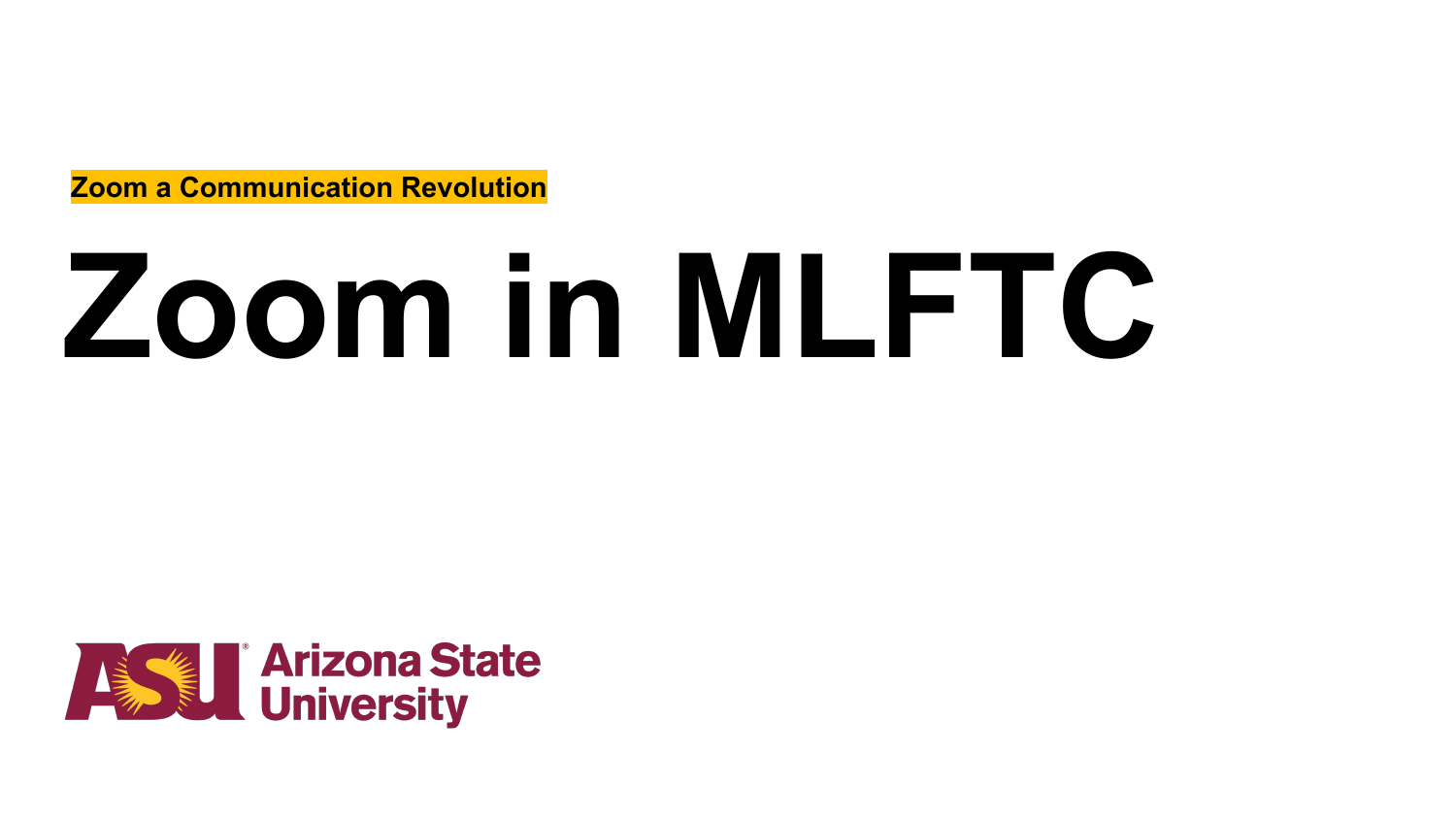## **Table of contents**

- 1. How to Access Your ASU Zoom Pro Account
- 2. Managing your account settings
	- a. Profile
	- b. Settings

### 3. Zoom basics

- a. Scheduling Meetings
- b. Inviting others to your Zoom Meeting
- c. Meeting Controls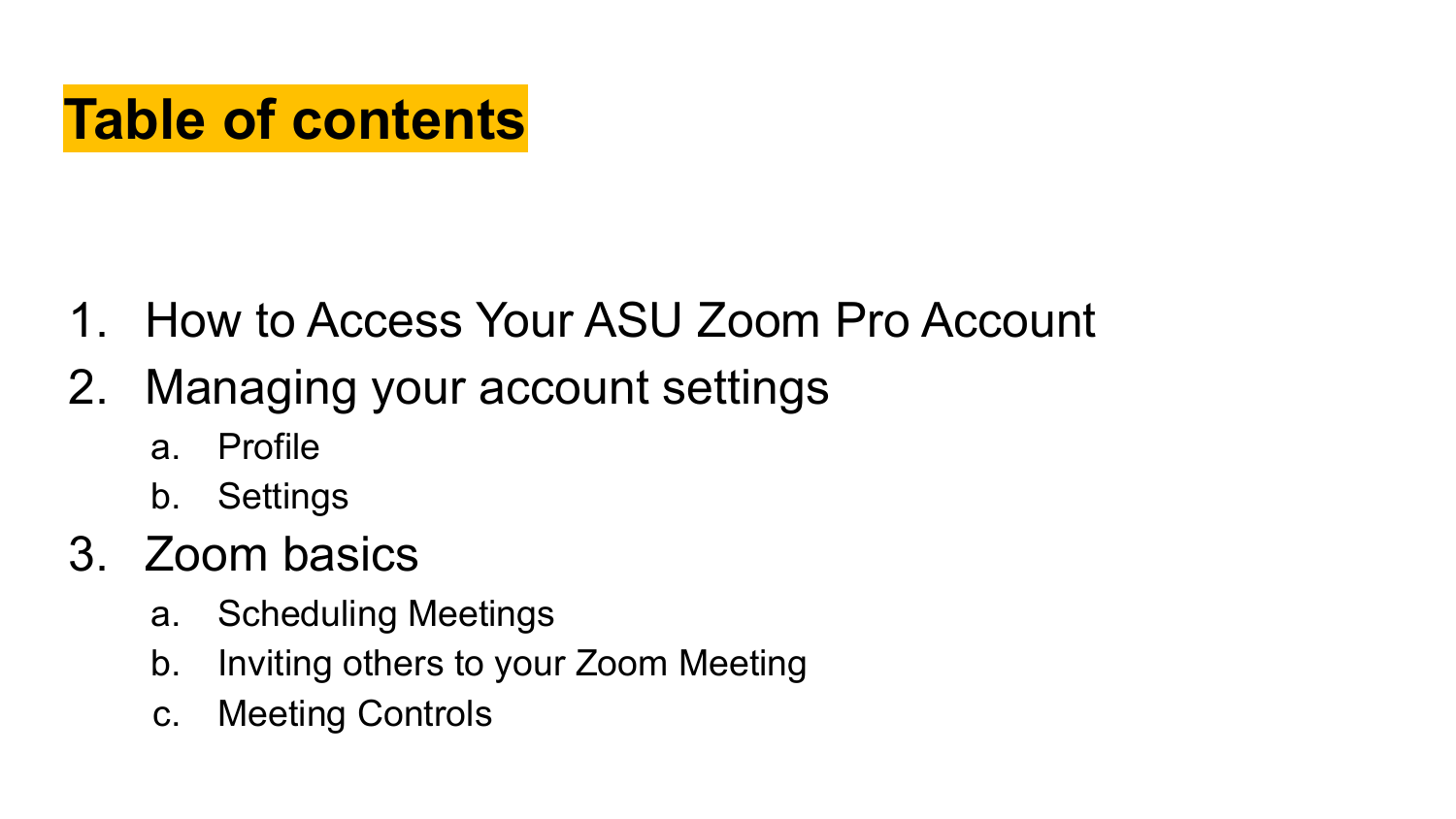#### **How to access your ASU Zoom Pro account**

#### **How to login to your ASU Zoom Pro Account using the desktop application:**

- 1. If you do not have the **Zoom Desktop** App installed on your computer you can install it yourself:
	- a. ASU Owned Windows Computer: Check your Software Center to see if it is available to download and install.
	- b. ASU Owned Mac Computer: Check your Self Service App to see if it is available to download and install.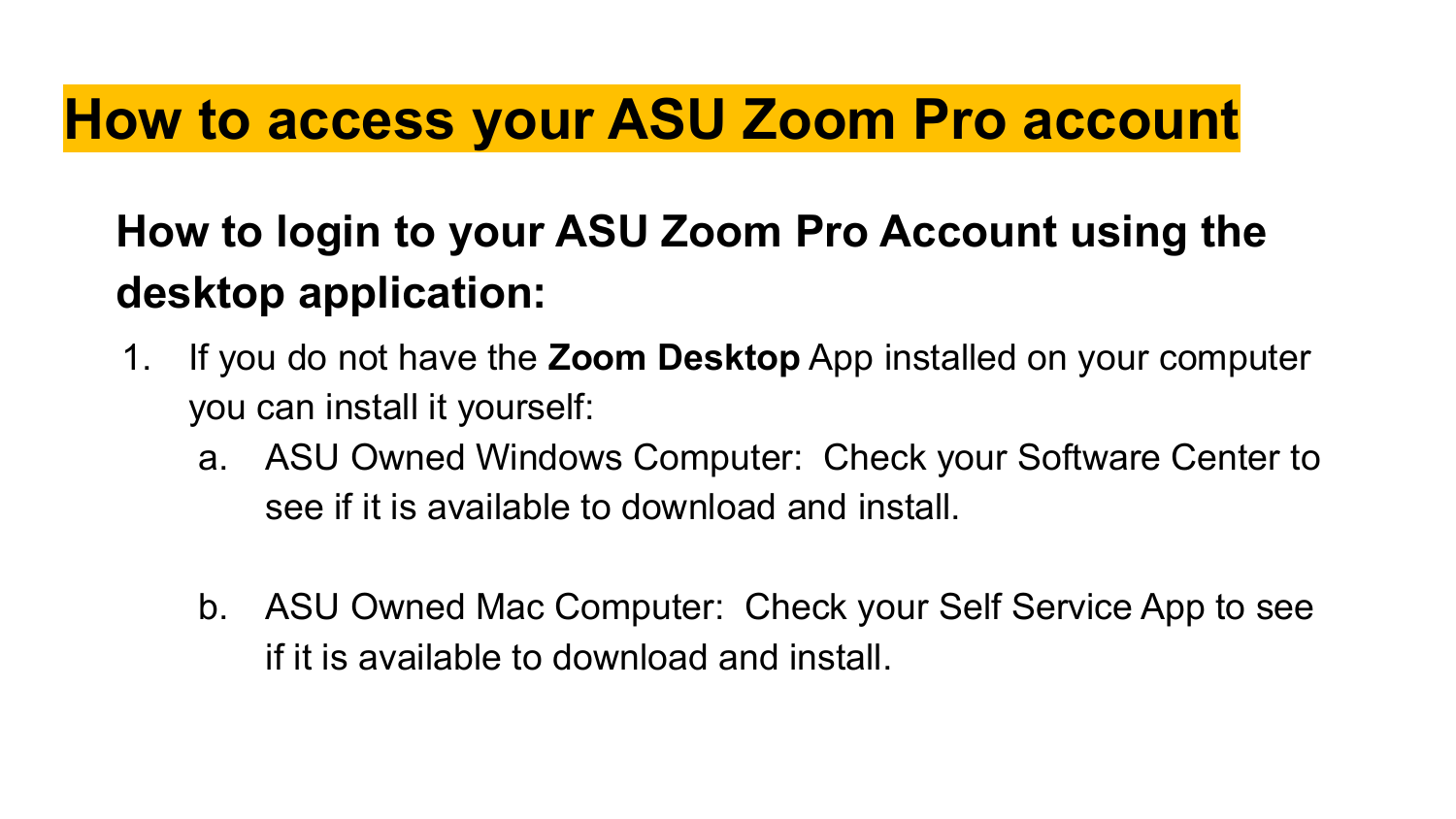### **How to access your ASU Zoom Pro account**

- 2. To login to Zoom:
	- a. Select **Login with SSO** button**.**



3. For the Enter your company domain enter **asu** in the text box.



- 4. You will then be direct to the ASU authentication page. Login using your **ASURITE username** and **ASURITE password**.
- 5. You may be asked for DUO two-factor authentication.
- 6. You now should be logged into your Zoom Desktop App with your ASU Zoom Pro Account.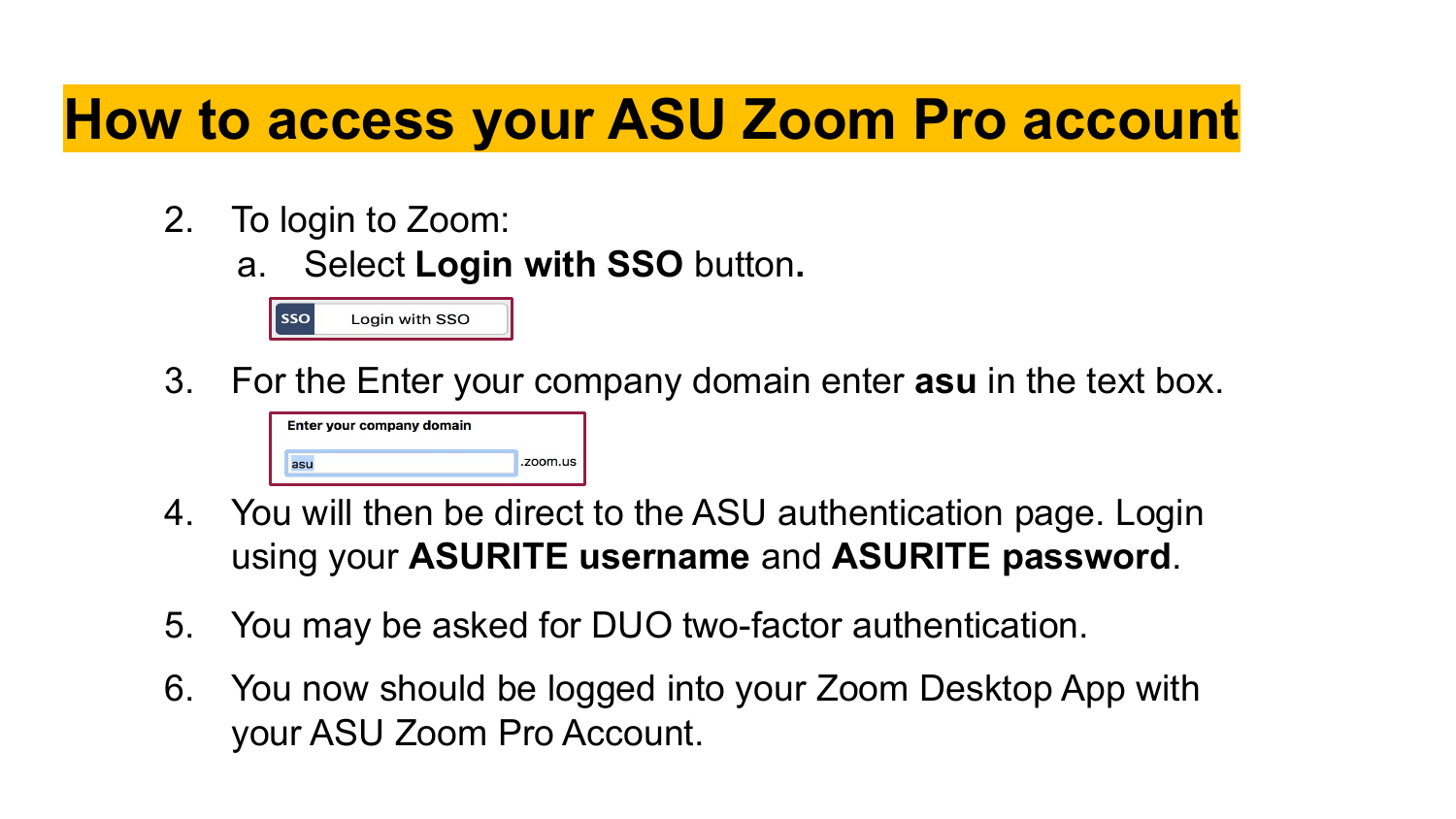### **How to access your ASU Zoom Pro account**

#### **How to login to your ASU Zoom Pro Account using a browser:**

- 1. Go to <https://asu.zoom.us>
- 2. Select the **Login** button.
- 3. You will then be direct to the ASU authentication page. (Use your **ASURITE username** and **ASURITE password**.)
- 4. You may be asked for DUO two-factor authentication.
- 5. The first time you login you will be asked to accept an I**nformation Release Consent Form**. Select the **Do not ask me again** radio button and then select Accept.
- 6. You now should be logged into your Zoom Enterprise Account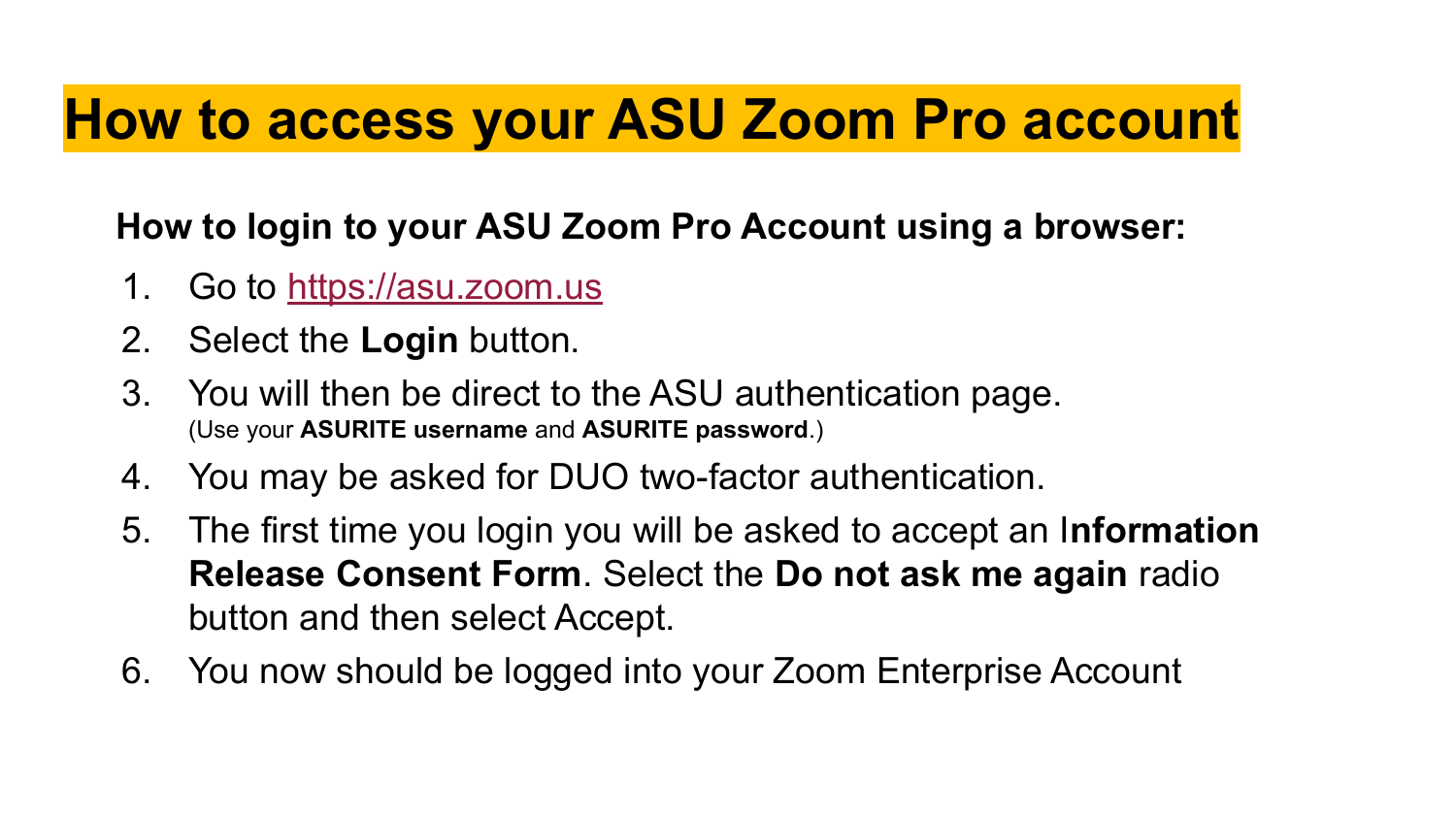### **Zoom Meetings Interface**